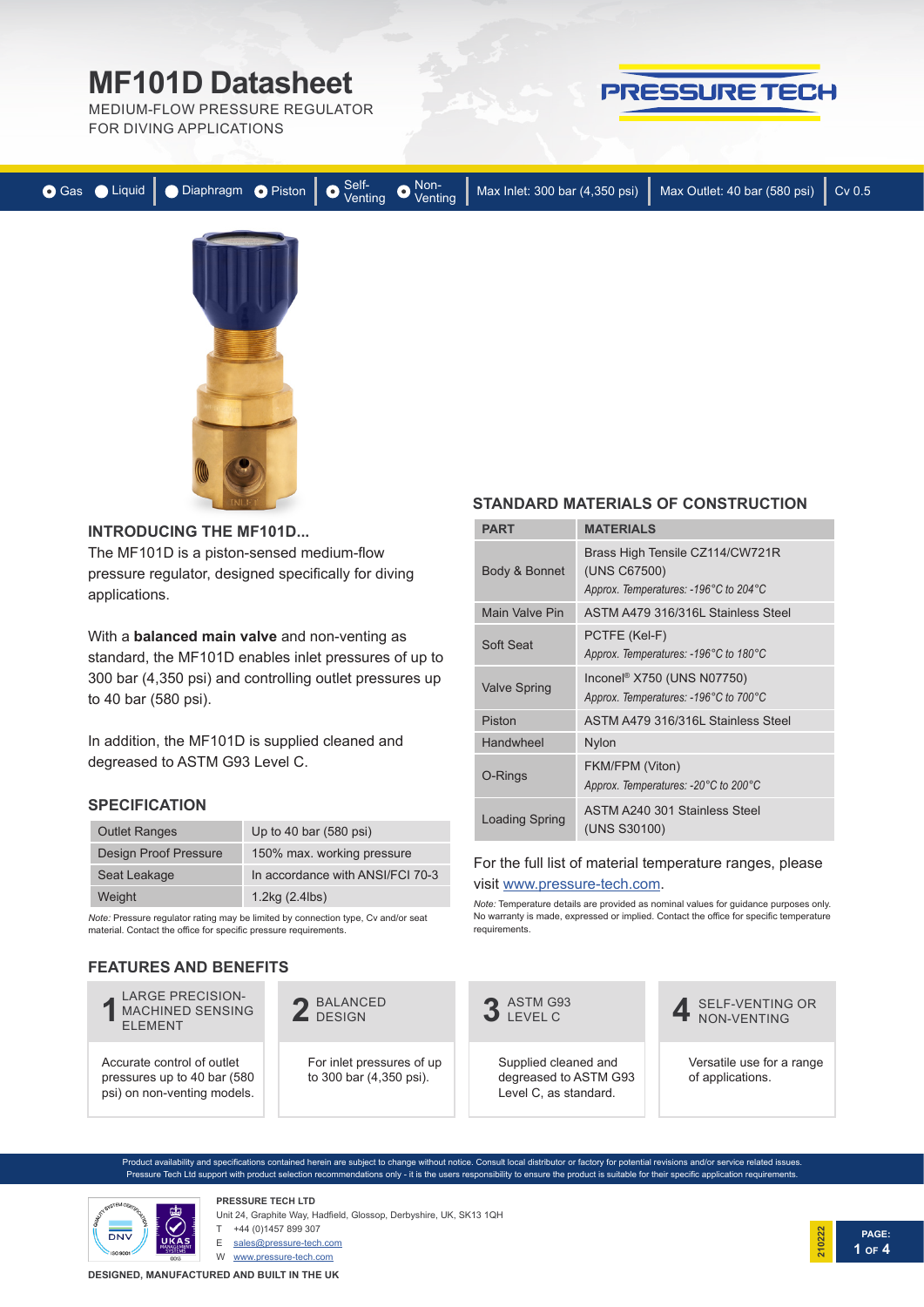

## **DRAWINGS AND INSTALLATION DIMENSIONS**

Dimensions shown for 3/8" NPT option - please contact the office for additional connections options.



All gauge ports are 1/4" NPT as standard.





**PRESSURE TECH LTD** Unit 24, Graphite Way, Hadfield, Glossop, Derbyshire, UK, SK13 1QH +44 (0)1457 899 307

E sales@pressure-tech.com

W www.pressure-tech.com

**DESIGNED, MANUFACTURED AND BUILT IN THE UK**

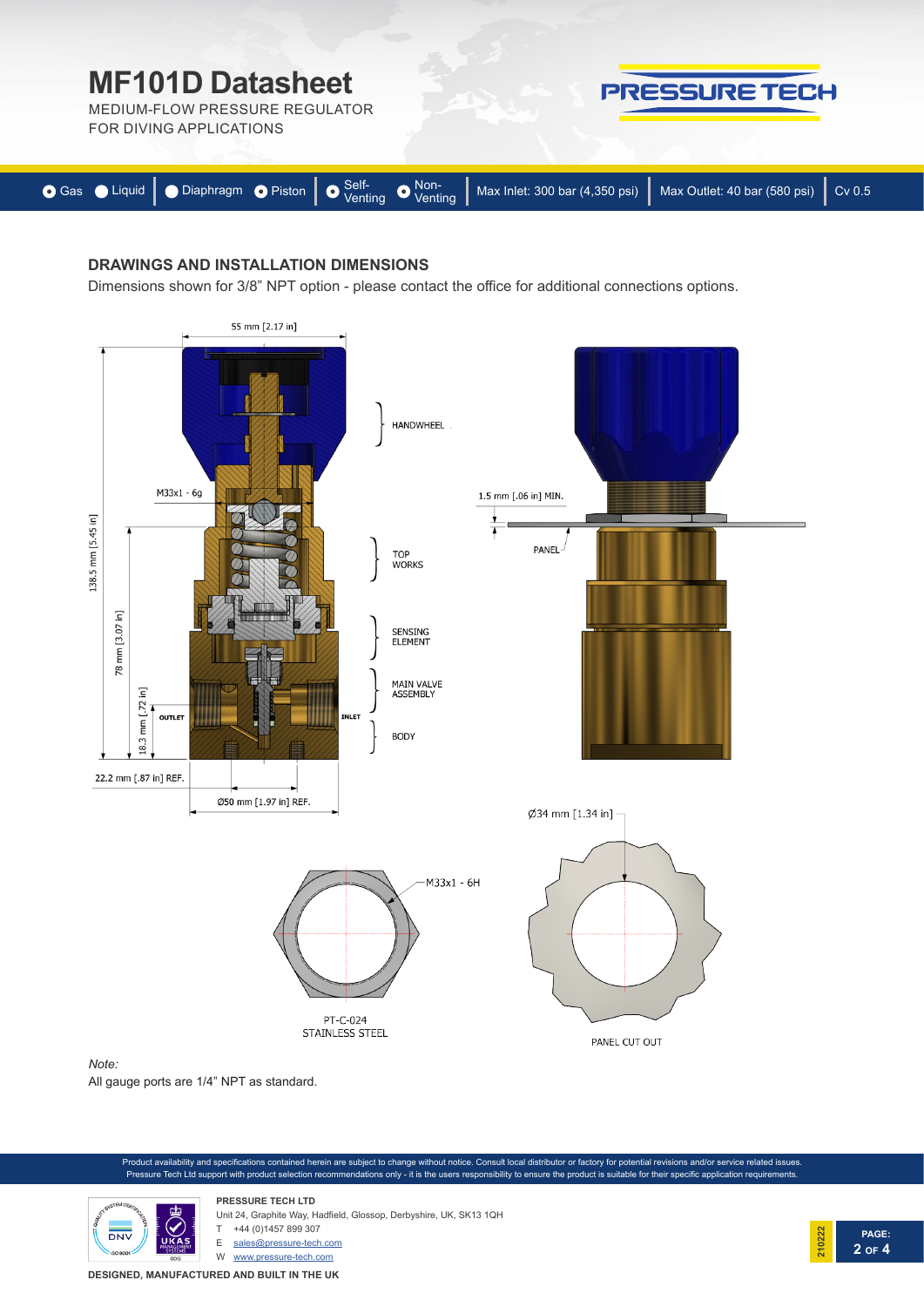# **MF101D Datasheet**

MEDIUM-FLOW PRESSURE REGULATOR FOR DIVING APPLICATIONS







#### *Note:*

Additional porting configurations are available - please contact the office for further information.

Product availability and specifications contained herein are subject to change without notice. Consult local distributor or factory for potential revisions and/or service related issues. Pressure Tech Ltd support with product selection recommendations only - it is the users responsibility to ensure the product is suitable for their specific application requirements.



**PRESSURE TECH LTD** Unit 24, Graphite Way, Hadfield, Glossop, Derbyshire, UK, SK13 1QH +44 (0)1457 899 307

E sales@pressure-tech.com

W www.pressure-tech.com